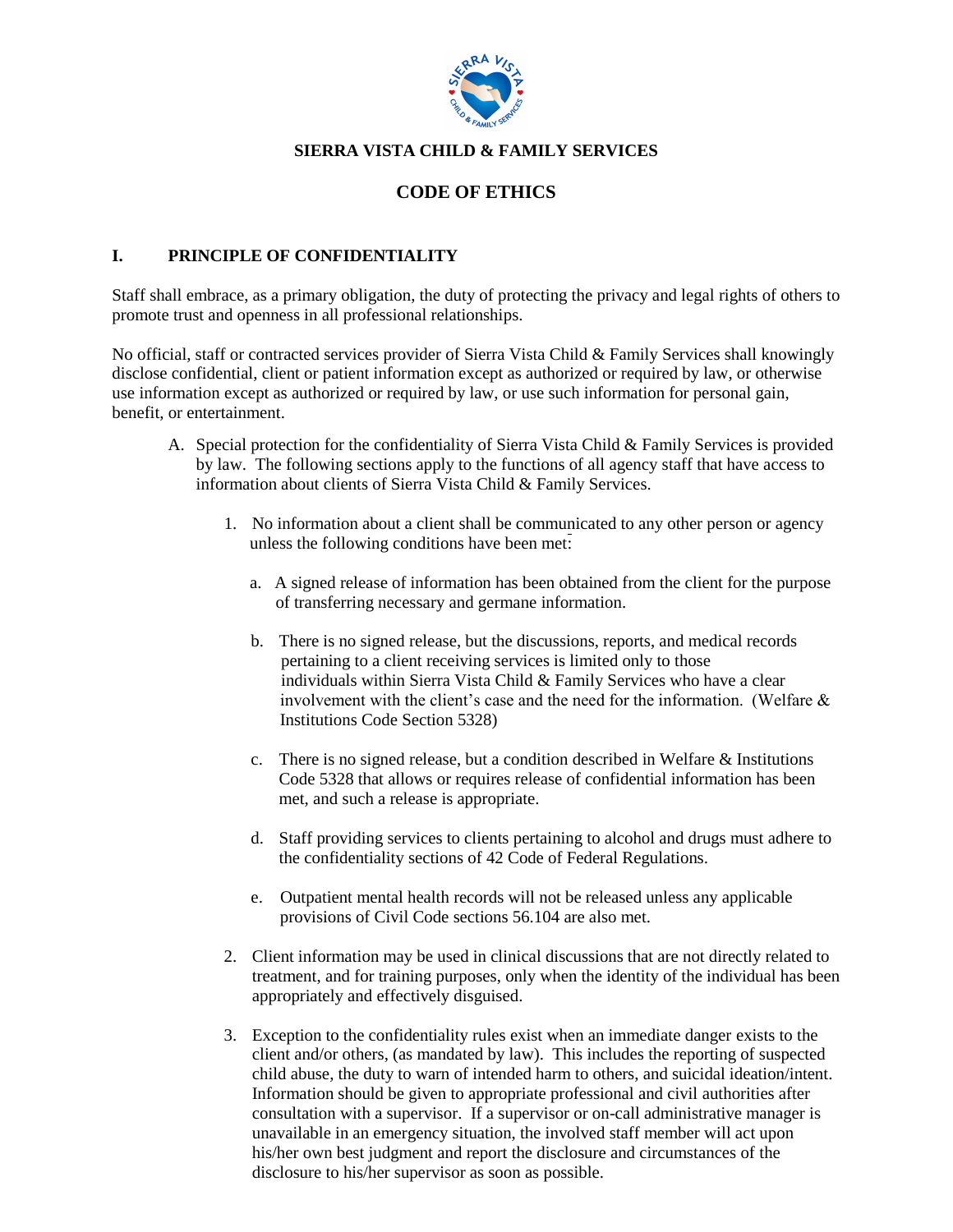- 4. The client shall be informed, to the extent possible, about the disclosure of confidential information and the potential consequences, when feasible, before the disclosure is made. This applies whether staff discloses confidential information on the basis of a legal requirement or with client consent.
- 5. With the exception of the circumstance listed above, staff shall under no circumstances purposely view client records of individuals not under their care or treatment, or for consultation or quality management purposes. Doing so may result in disciplinary action, up to and including termination.
- B. Staff shall protect the confidentiality of the client's written and electronic records and other sensitive information. They shall take reasonable steps to ensure the client's records are stored in a secure location and that those records are not subject to unauthorized access. Furthermore, precautions shall be taken to maintain the confidentiality of information transmitted by other parties through the use of computers, e-mail, fax machines, telephones, telephone answering machines, or any other electronic device or means.
- C. Records kept for clinical purposes shall contain no reference to behaviors not relevant to treatment and diagnosis. Subjective value judgments are not appropriate in clinical records. It is imperative to describe specific areas of problematic behavior without recording personal value judgments about this behavior.

## **II. PRINCIPLE OF RESPONSIBILITY TOWARD CLIENTS**

Staff's primary responsibility is to serve the client. Staff shall perform their duties in a manner that assures the client's interests are being served above staff self-interests. DO NO HARM.

- A. Staff shall, through words and actions, respect and support the client's right to selfdetermination. Staff shall respect and respond to the client's right to individual choice regarding treatment.
- B. Staff shall, through words and actions, support the recovery of the clients served by the agency.
- C. Staff shall not physically, verbally or emotionally abuse any client.
- D. Any sexual contact or intimate touching by staff with persons to whom services are provided is prohibited. Staff will not engage in sexually seductive or harassing behavior and will not encourage such behavior in clients they serve. This prohibition also includes the client's family members involved in treatment.
- E. Staff shall not use, provide, or purchase illicit drugs for a person to whom they provide services or they have reason to believe is provided services by the agency. This prohibition also includes the client's family members involved in treatment.
- F. Staff shall inform clients of any risks, benefits, or other concerns or issues concerning a potential or existing treatment or treatment relationship that might affect the decision to enter or continue that treatment. This information will be given in terms and in the language that can be understood by the client and is sensitive to cultural diversity and special needs.
- G. Staff shall inform the client before treatment begins of the client's right to make decisions and participate in their treatment planning. This includes the procedures contemplated, medications involved, financial responsibilities, and the anticipated outcome and possible concomitant reactions and consequences.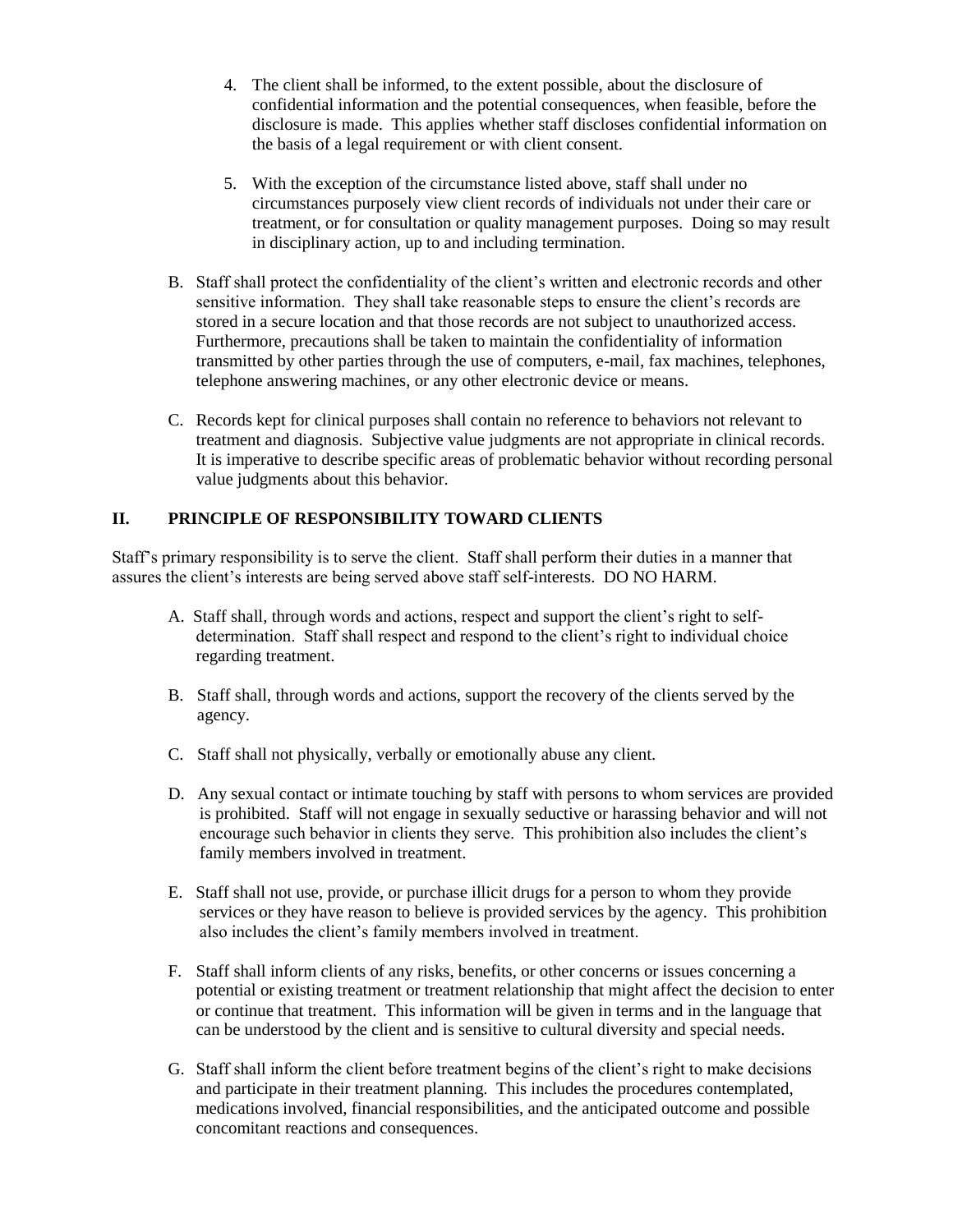- H. Staff shall inform the client of the client's right to consent to or refuse treatment, unless there is a legally defined emergency or legal determination of incapacity. If the client is a minor or otherwise lacks capacity to act on their own behalf, the parent or legal guardian of the client shall be informed of circumstances, which may influence the relationship between the client and the treatment provider.
- I. Any research study or project involving the participation of clients must be presented to Sierra Vista Child & Family Services. Prior approval from the Clinical Director and Executive Director is necessary in order to protect client's rights, privacy, and confidentiality. After approval from Sierra Vista Child & Family Services is given, the client must be informed by the researcher as to the nature, extent, and duration of the research, as well as the risks and benefits involved in participating. Researchers will then obtain voluntary written consent from each client who participates and inform the participants of their rights to withdraw at any time without penalty. Other specific permissions may be required for programs receiving contract funding.

## **III. PRINCIPLE OF RESPONSIBILITY TOWARD FAMILY MEMBERS**

Family is at the core of a successful family and child therapy. Sierra Vista Child & Family Services recognizes that individuals often lack consistent family and social supports. We value family involvement. We acknowledge families as a valuable resource and encourage family involvement in order to improve service outcomes. In addition, we recognize that in caring for their loved one, family members may need our support and assistance as well. We also respect a client's right to refuse family involvement in their care. There are two exceptions to a client's right to refuse family involvement: exceptions exist when the client is a minor (except when the client is twelve years of age or over and consenting to receive alcohol and drug counseling services), and when the client is a conservatee.

- A. We define "family" broadly to include relatives, caregivers, peers, friends, and significant others as determined by the individual client.
- B. As legally appropriate, our clients determine the role of their families in the client's treatment. This requires staff to balance the benefit of family involvement against a client's right to privacy and control over their own clinical, behavioral or drug and alcohol services.
- C. Staff will pursue family involvement and support at every opportunity without compromising the rights of individual clients. Under law, clients have the right to confidentiality and privileged communication during their involvement with Sierra Vista Child & Family Services (with the two exceptions noted above). It is incumbent upon the staff of our programs to respect and protect this right.
- D. Family involvement will be promoted in all aspects of service planning and delivery, and families will be given, with clients, the continued opportunity to participate in the development of service planning. This participation will be with the client's consent, and will be encouraged at intake and continue throughout a client's involvement in our programs.
- E. Staff will provide resources and support to family members related to the challenges of care giving, and accessing Sierra Vista services and advocacy. In addition, time should be taken with family members to inquire about their needs with regard to the behavioral health problems their loved one may be experiencing: it is not uncommon for family members to experience a sense of crisis when their loved one is ill.
- F. When contacted by family members (except the legal guardian/parent of a child), a client must sign a Consent to Release Information form in order for staff to give client-specific information to family. Staff should determine what specific information the client is willing or unwilling to share rather than categorically releasing, or, in the event a client declines to give consent to communicate about their care, refusing to release all information.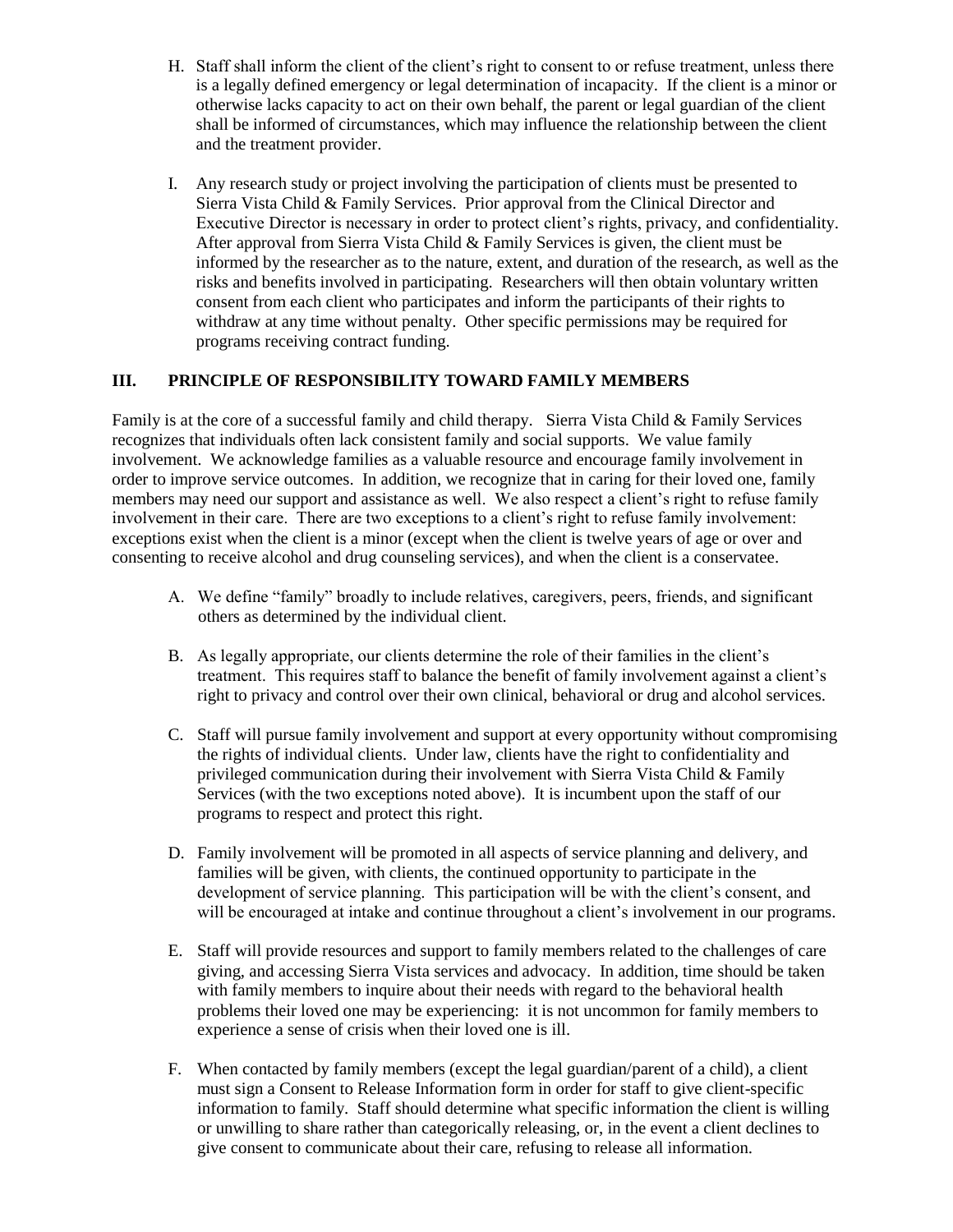#### **IV. PRINCIPLE OF RESPONSIBILITY OF STAFF TOWARD ONE ANOTHER**

Effective service requires working with others in a cooperative manner based on trust and respect. Thus staff shall treat others with the same dignity and respect with which they would like to be treated themselves. Staff shall maintain the highest standards of professional behavior and responsibility.

- A. Continuity is an important aspect of treatment. Staff will take appropriate steps to ensure positive contacts and referrals.
- B. Feedback or concern regarding a staff person's individual job performance should be directed first to the individual. If it is perceived that the staff person has not taken adequate steps to address the issue, the concerned staff person shall contact their immediate supervisor or the immediate supervisor of the fellow staff person. Staff should follow the chain of command for complaints. Complaints that jump levels will be directed back to their immediate supervisor.
- C. Staff shall treat each other with respect and shall represent accurately and fairly the qualifications, views, and obligations of fellow staff persons. Staff shall avoid negative criticism of fellow staff in communication with clients and each other. This includes demeaning comments that refer to a staff person's level of competence or individual attributes such as race, ethnicity, national origin, language, color, gender, sexual orientation, age, marital status, political belief, religion, and mental or physical disability.
- D. Staff shall not use illicit drugs, provide illicit drugs, or purchase illicit drugs.
- E. Respect for the rights and privacy of staff shall be maintained. It is possible that, at any given time, agency staff may have been clients of Sierra Vista Child & Family Services or the recipients of other mental health or substance abuse treatment services. Because of concerns that these may be perceived as actual imbalances of power, or the potential misuse of power, the goal of Sierra Vista Child & Family Services shall be "power-equity" which allows for shared goals to be achieved.
	- 1. In situations where it becomes known that a staff person is or was a recipient of mental health or substance abuse treatment services, Sierra Vista Child & Family Services is responsible to ensure that adequate safeguards and accommodations are in place to ensure that they are able to perform their duties. In addition to reasonable accommodations as required by law, clear roles and boundaries shall be developed and documented with assistance from supervisory staff.
	- 2. SVCFS does not allow staff to obtain counseling services at the Agency during their employment. Other arrangements for needed counseling services should be made. Staff members should not attempt to provide counseling services for their coworkers, supervisees, or supervisors. Such dual relationships are prohibited at SVCFS.
	- 3. In circumstances where a staff member may have a family member or loved one in treatment with another staff member, both staff members must refrain from discussions of that person's treatment.

## **V. PRINCIPLE OF RESPONSIBILITY TO THE PUBLIC**

As representatives of a public entity, all staff carry the public trust as they execute their duties. In accordance with this, staff has the responsibility to avoid the appearance of any conflicts of interest, as well as having the responsibility to avoid any actual personal benefits, which may influence the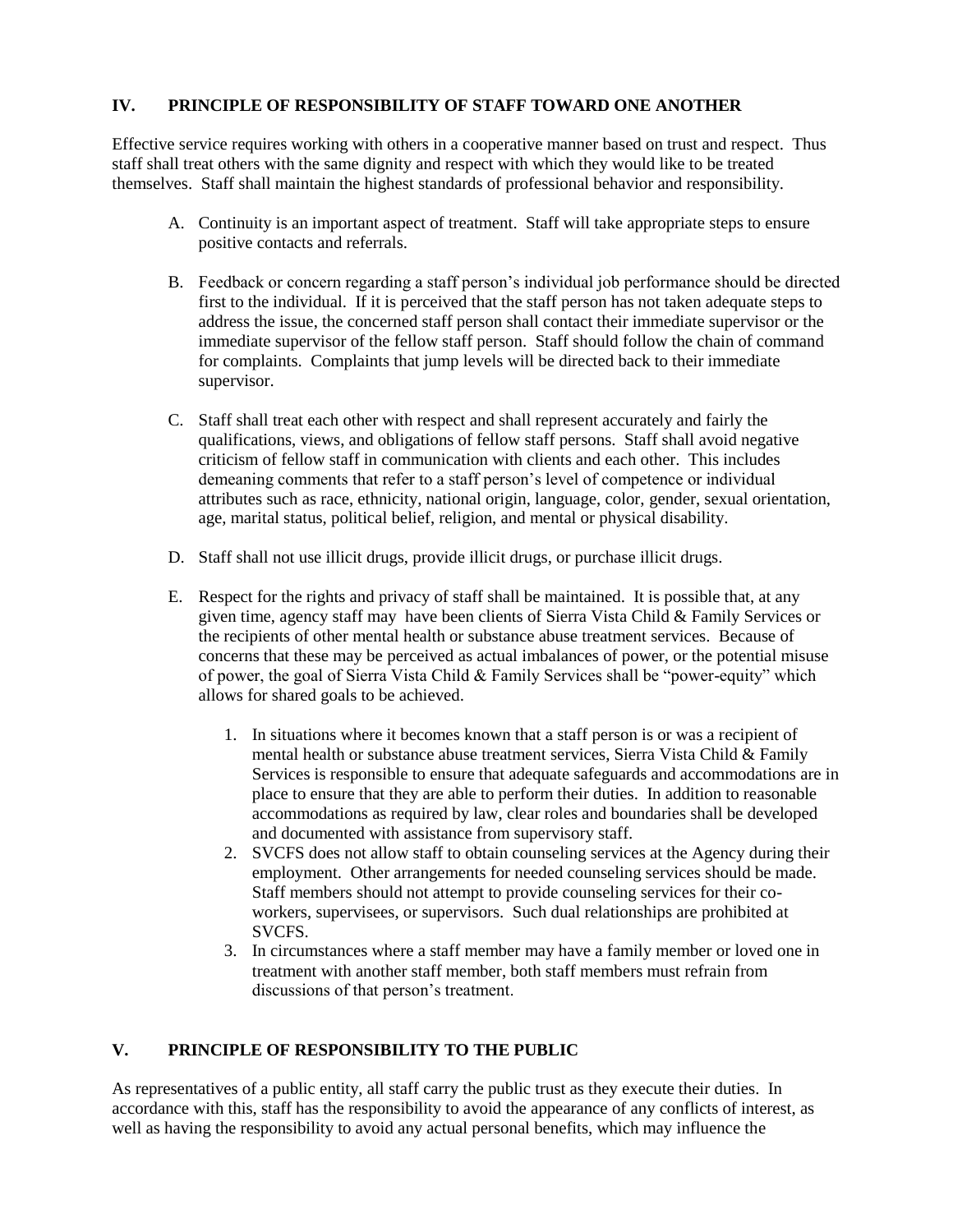performance of their duties. This is especially true concerning services to clients and resulting financial benefits to staff or their families and significant others.

All paid and unpaid staff should:

- A. Never provide special favors or privileges or accept favors or benefits under circumstances which may be construed by reasonable persons as influencing the performance of one's duties.
- B. Make no private promises of any kind that conflict with one's public duty and responsibilities.
- C. Engage in any business activity which is inconsistent with the conscientious performance of one's duties.
- D. Never enter into any contractual agreement in which the staff person may benefit, or appear to benefit, even if the staff person is not directly involved in the development of the contract. If the staff person could influence execution of a contract either directly or indirectly to promote their personal interests, this would be a violation of the California Government Code, Section 1090, as well as a violation of the public trust. In any such situations, the affected staff person shall disclose their interest to their supervisor and shall refrain from participating in any and all discussions concerning the matter in which the staff person has a financial interest.
- E. Never use any confidential information received in the performance of one's duties for private profit or personal benefit.
- F. Never engage in outside activities that are incompatible with the objective performance of their duties or delivery of service.
- G. Promote only decisions that benefit the public interest.
- H. Faithfully comply with all laws and regulations applicable to Sierra Vista Child  $\&$ Family Services and impartially apply them to everyone.
- I. Demonstrate the highest standards of personal integrity, truthfulness, and honesty in all public activities.

In the event a staff person conducts a private business related to their work as a staff person at Sierra Vista Child & Family Services (such as a private psychotherapy practice, a Residential Care Facility, or a consultation/case management service), the staff person will take care to maintain a clear separation between duties performed in their capacity as a Sierra Vista Child & Family Services employee and activities performed in their private business. This shall include not providing counseling, treatment, residential, linkage, or any other business services to individuals first met in the staff person's professional capacity as a Sierra Vista Children's employee. SVCFS requires that staff inform the agency of private practice work to ensure no conflict of interest or violation of agency policies.

(In compliance with California Government Code Section 1126 $\circledcirc$ , in the event the agency becomes aware of a staff person engaging in any activity which is considered a conflict of interest, the staff person shall be notified of this, and disciplinary action up to and including termination may be taken against that staff person. The staff person may appeal, in writing to the Executive Director, in such a determination.)

## **VI. PRINCIPLE OF NON-EXPLOITATION:**

## **Staff/Client Relationships**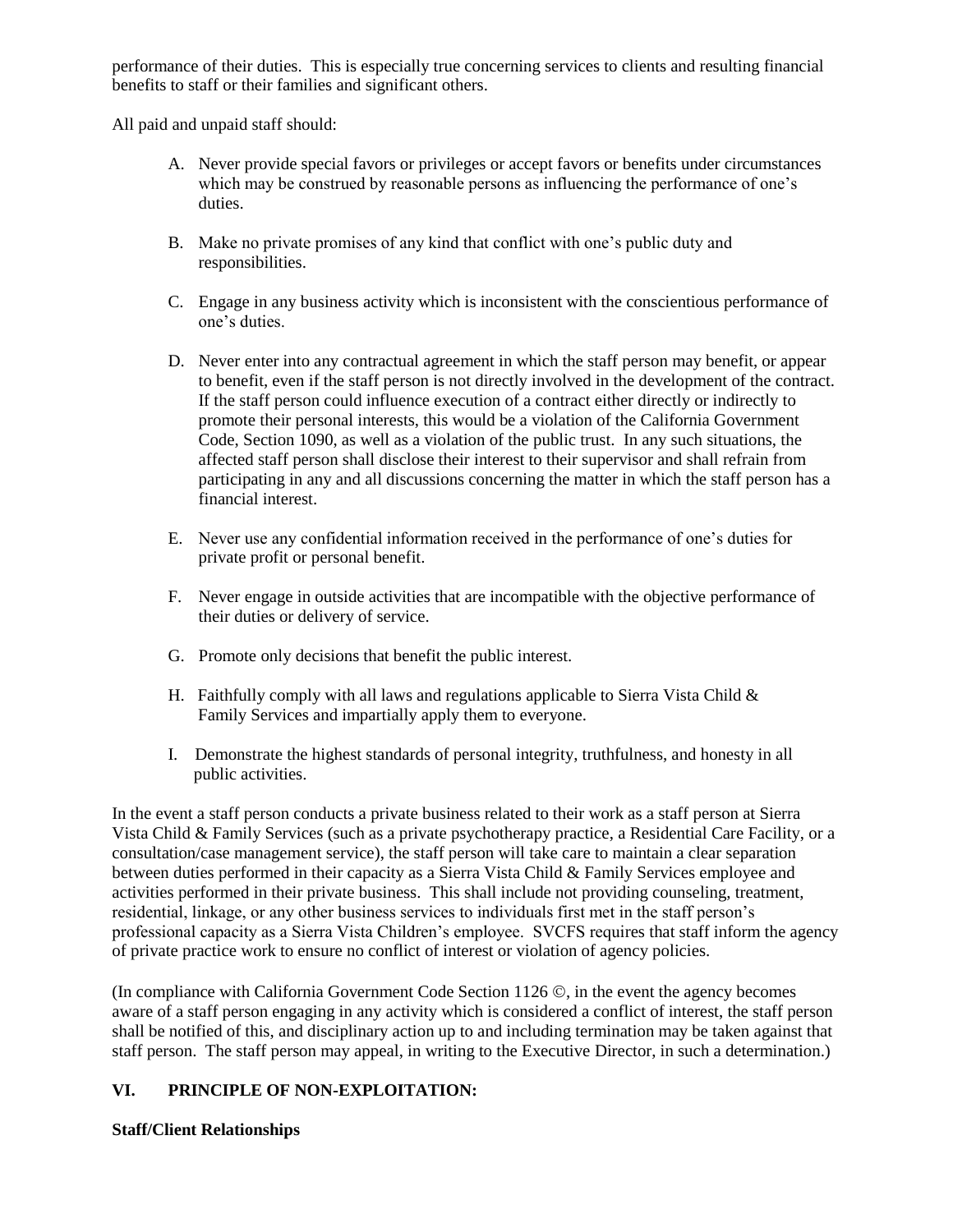Sierra Vista Child & Family Services recognizes that the staff employed at the Agency have a genuine caring and commitment to the clients we serve. The Agency also recognizes that staff often wish to be generous of their own time and resources in which to benefit our children/families.

SVCFS has a strict policy regarding dual relationships between staff and clients. Dual relationships are defined as involvement with a client that goes beyond the usual service-provider relationship. Dual relationships can be social, financial, personal, and or sexual. For the protection of the clients and staff members, SVCFS strictly limits all forms of dual relationships between staff and the clientele of SVCFS. Specifically staff are prohibited from

- 1. Socializing with the clients/client families of SVCFS outside of the work environment.
- 2. Becoming an Agency foster home, receive agency children into their homes on a foster or adoptive basis.
- 3. Having a sexual relationship with clients and family/caregiver.
- 4. Fostering any personal relationship with clientele outside of the work environment.
- 5. Singling out clients/families for special favors or gifts. (The agency provides opportunities for staff to contribute to needy children and families in various giving programs).
- 6. Loan or borrow money from clients/families.

SVCFS recognizes that staff may have a pre-existing or unavoidable relationship with a client of the Agency such as membership in the same organization/neighbor/friends/relative/etc. When such a relationship exists, staff should immediately inform their supervisor. Under no circumstances should a staff person provide agency services directly when such a relationship exists.

- 1. Staff are responsible for the ongoing assessment of any potential dual relationship and for taking necessary steps to protect clients they serve, colleagues, and themselves, from abuse and misuse of power.
- 2. Staff shall immediately inform their supervisor when a dual relationship exists or if they are uncertain as to the nature of the relationship in which they are involved.
- 3. Supervisors are responsible for assisting staff in avoiding dual relationship and in taking action as indicated.
- 4. Staff who serve clients in a therapeutic alliance shall maintain the professional distance appropriate to that therapeutic alliance.
- 5. Staff shall carry out his/her duties in a manner that assures the client's needs are foremost.

#### **Staff/Staff Relationships**

1. Staff shall not engage in dual relationships with colleagues where there is a risk of exploitation or potential harm. A dual relationship would be defined as a relationship interest that exists apart from, or in addition to, the usual staff roles.

## **VII. PRINCIPLE OF QUALITY SERVICE**

Clients deserve and expect the highest quality service. It is the responsibility of all staff to maintain the highest standards of professional competence and quality.

- A. Staff shall continue to participate in ongoing training and continuing educational opportunities in order to acquire current information related to the services they provide.
- B. Staff shall offer services using techniques that are generally acceptable in terms of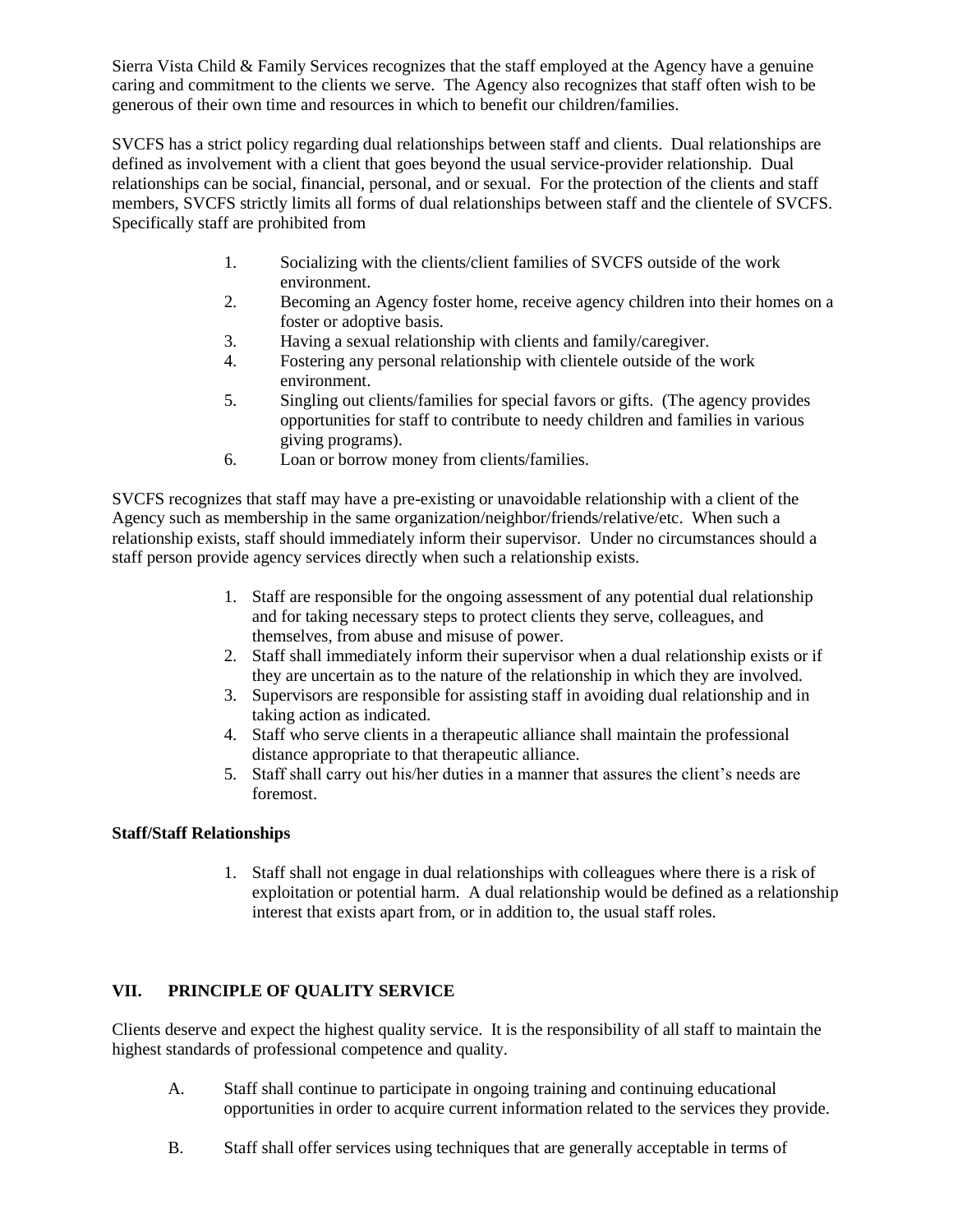protocol and effectiveness in the professional judgment of the agency and by the community served.

- C. Staff shall be responsible for recognizing the limitations of their own competence, providing only services for which they are thoroughly trained. Staff will seek clinical consultation and supervision when it is reasonably clear that the client's best interest would be served by doing so. If there are any questions in this area, staff should consult with their supervisors.
- D. When a staff member is confronted by an unusual or problematic clinical or case management situation, he/she shall consult with his/her supervisors.
- E. Clients will be promptly referred when the present staff or program cannot provide needed services. Staff shall actively advocate with the client to obtain needed services and/or assist clients in solving problems and complaints brought to his/her attention.
- F. Staff shall refrain from treatment of a client when his/her own personal problems are likely to lead to inadequate services or harm to the client. When personal problems are experienced to this degree, it is the responsibility of staff to seek appropriate assistance.
- G. Staff shall not misrepresent their profession, credentials, qualifications, affiliations, and functions. He/she also shall not misrepresent the institutions and agency with which he/she is associated.
- H. Cultural Competence and Social Diversity.
	- 1. Staff shall understand the importance of culture and language and their functions in Human behavior and society, recognizing the strengths that exist in all cultures.
	- 2. Staff shall have a knowledge base of his/her client's cultures and be able to demonstrate competence in the provision of services that are sensitive to client cultures and to differences among people and cultural groups.
	- 3. Staff shall obtain education about and seek to understand the nature of social diversity with respect to race, ancestry, national origin, color, sex, sexual orientation, age, marital status, political affiliation or belief, religion, medical condition and mental or physical disability.

## **VIII. PRINCIPLE OF MORAL AND ETHICAL BEHAVIOR**

The integrity of Sierra Vista Child & Family Services is of paramount importance. Staff shall behave in a manner that brings credit to the agency.

- A. Staff shall be aware of and sensitive to the social, moral, and legal codes of the communities in which they work. This principle should not be construed as an intrusion into the private lives of staff, but rather as recognition of the need for discretion in judgment about the relationship between private and job related activities in a public agency. When acting as a private individual, a staff person will do everything within his/her means to distinguish and separate his/her actions from those of Sierra Vista Child & Family Services.
- B. Staff that are licensed and/or certified, are referred to his/her own professional ethical codes, scope of licensure and other State Board regulations that are hereby incorporated by reference. Staff are also referred to the agency's policy and procedures (e.g., Harassment Policy, Workplace Safety, Drug-Free Workplace).